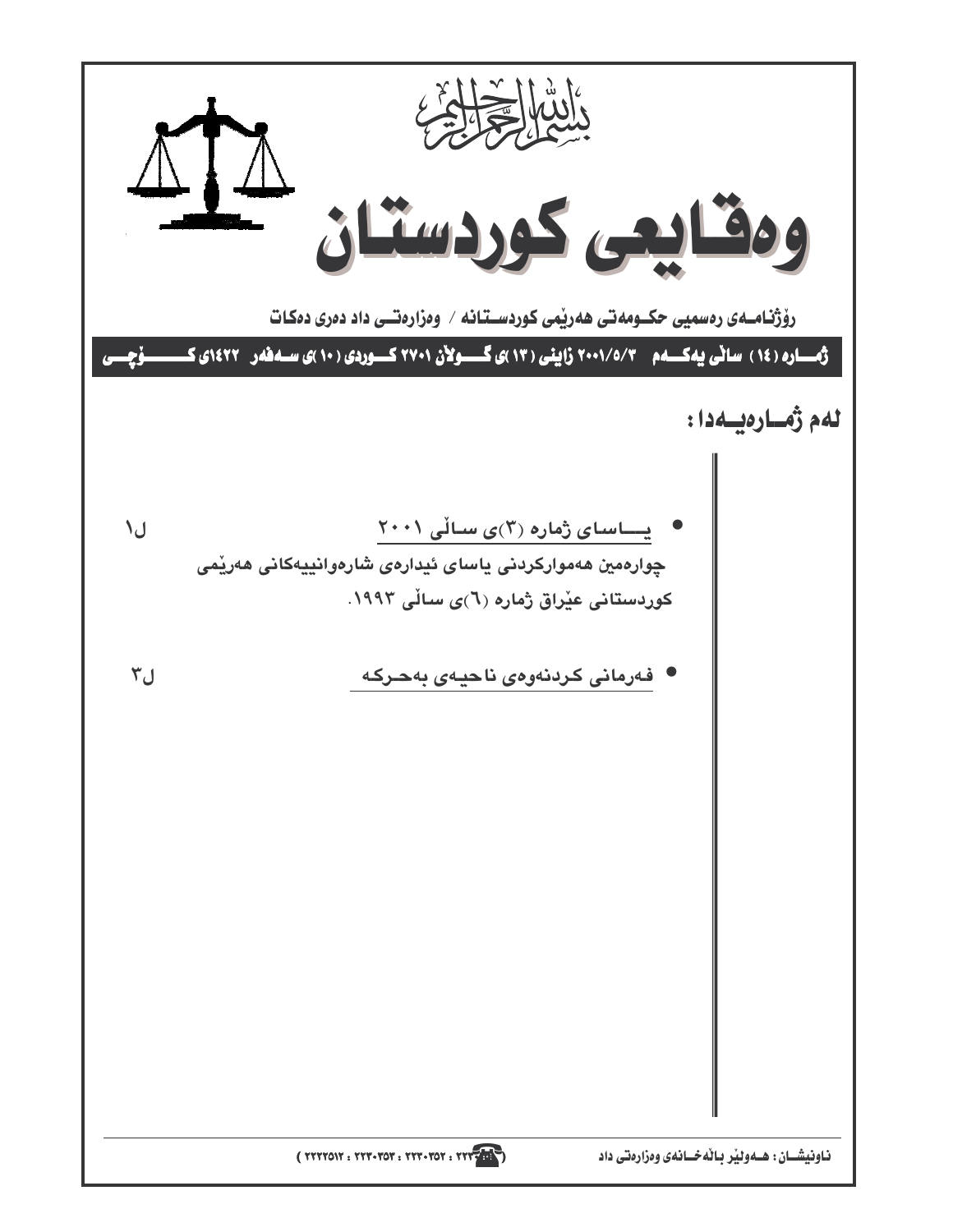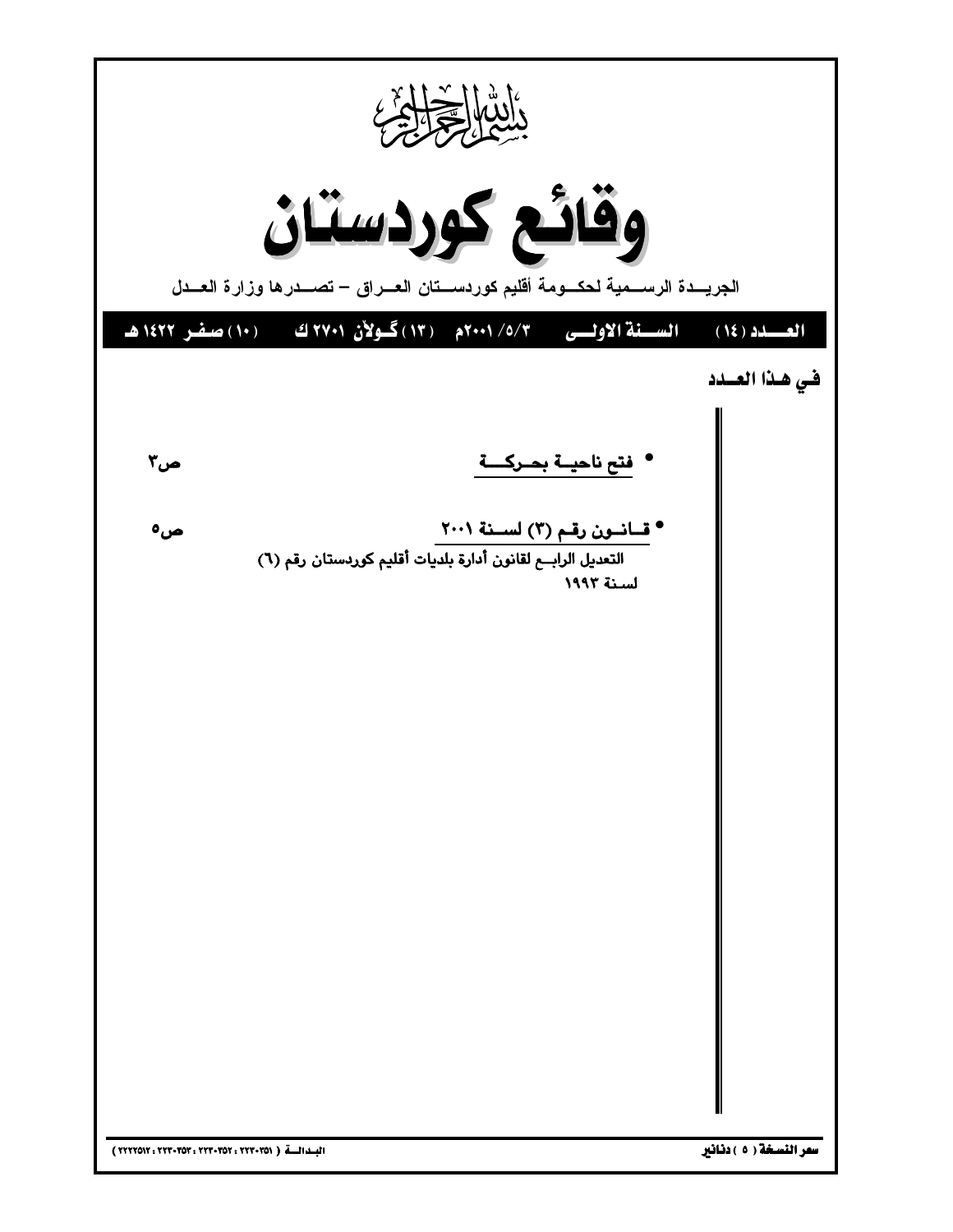$\Delta$ 

به ناوي گەلەوە ئه نجومهنی نیشتمانیی کوردستانی عیراق أمارهي دهرهننان ٣: رۆژى دەرھىنىسان: ١٩/٤/١٩

ياسا

یسشت به حوکمهکانی برگ (۱)ی مادهی (٥٦) و ماددهی (٥٣) لـه یاسـای ژمـاره (۱)ی ههموارکراوی سالّی (۱۹۹۲) و ، له سهر داواکردنی وهزیری شارهوانی و گهشت و گـوزار و رهزامهندی لەسەر كردنى ئەنجومەنى وەزيران ، و ئەو ياساكارييەش كە ئەنجومەنى نيشتمانيى كوردستانى عێراق له دانیشتنی ژماره (۷) ی رۆژی (۱۸/٤/۱۸) پـدا ئەنجامی داوەو ، بـه پێـی ئـهو دەسـهلأتهش کـه برگ) (۳)ی پاسـای ژمـاره (۱۰)ی سـالّی ۱۹۹۷ پیّمـانی داوه ، بریـاری دهرهیننـانی ئـهم پاسـایهی خوارهوهمان دا :

# باسای ژماره (۳)ی سانی ۲۰۰۱ چسوارهمین هسه مسوارکسردنی پاسسای ژمساره ( ٦ )ی سسانی ۱۹۹۳ ياســاى ئيــدارەى شــارەوانييـــەكـانى ھــەرێمى كوردســتـانى عيْـــــــــراق

ماددەي يەكەم : مادده ی بیست ههموار دهکری و ، بهم شیوهیهی خوارهوه دهخوینریتهوه :

# ماددەى بىست :

۰۱ سەرۆك و ئەندامانى ئەنجومەنى شارەوانى (( ئەوانەيان كە فرمانبەر نين )) مانگانە بە يێى ئەم تەفاسىيلەي خوارەوە ياداشت دەكرين :

| ئەندام |             | سەرۆك      | ىلە |        |
|--------|-------------|------------|-----|--------|
|        | ۱۰۰۰۰ دینار | ٤٠٠٠ دينار |     | تايبەت |
|        | ۸۰۰ دینار   | ۳۰۰۰ دینار |     | ناياب  |
|        | ۷۰۰ دینار   | ۲۰۰۰ دینار |     | يەكەم  |
|        | ٦٠٠ دينار   | ۱۷۵۰ دینار |     | دووهم  |
|        | ٥٠٠ دينار   | ۱۵۰۰ دینار |     | سێڀهم  |
|        | ٤٠٠ دينار   | ۱۰۰۰ دینار |     | ڇوارهم |

۲. فرمانبەریؒ ئەندام بیؒ یان بۆ سەرۆکایەتی ھەل٘بژێردرابیؒ ، سەریشکە یـا مووچـەی مانگانەکـەی

خۆی یان پُهو پادِاشتهی که لِه پږگه (۱)یِ سهرهومدا ماتووه ، بۆ خۆی بهگهن بکات . کردنی وهزیر ، خوّیان بـوّ ئـهرك و فرمـانی ئهنجومـهن تـهرخان بكـهن و ، باشـتریش وایـه ریِّژهى تەرخان بورەكان لە سايلەكى ئەنداشانى ئەكبامادى لتارامانى زىلانلانلاپلا . ٤. ماوەي خزمەتى سەرۆك و ئەندامانى ئەنجومەن بۆ ھەموو مەبەستێكى خزمەت و خانەنشىنى بە خزمەت حساب دەكرىٰ .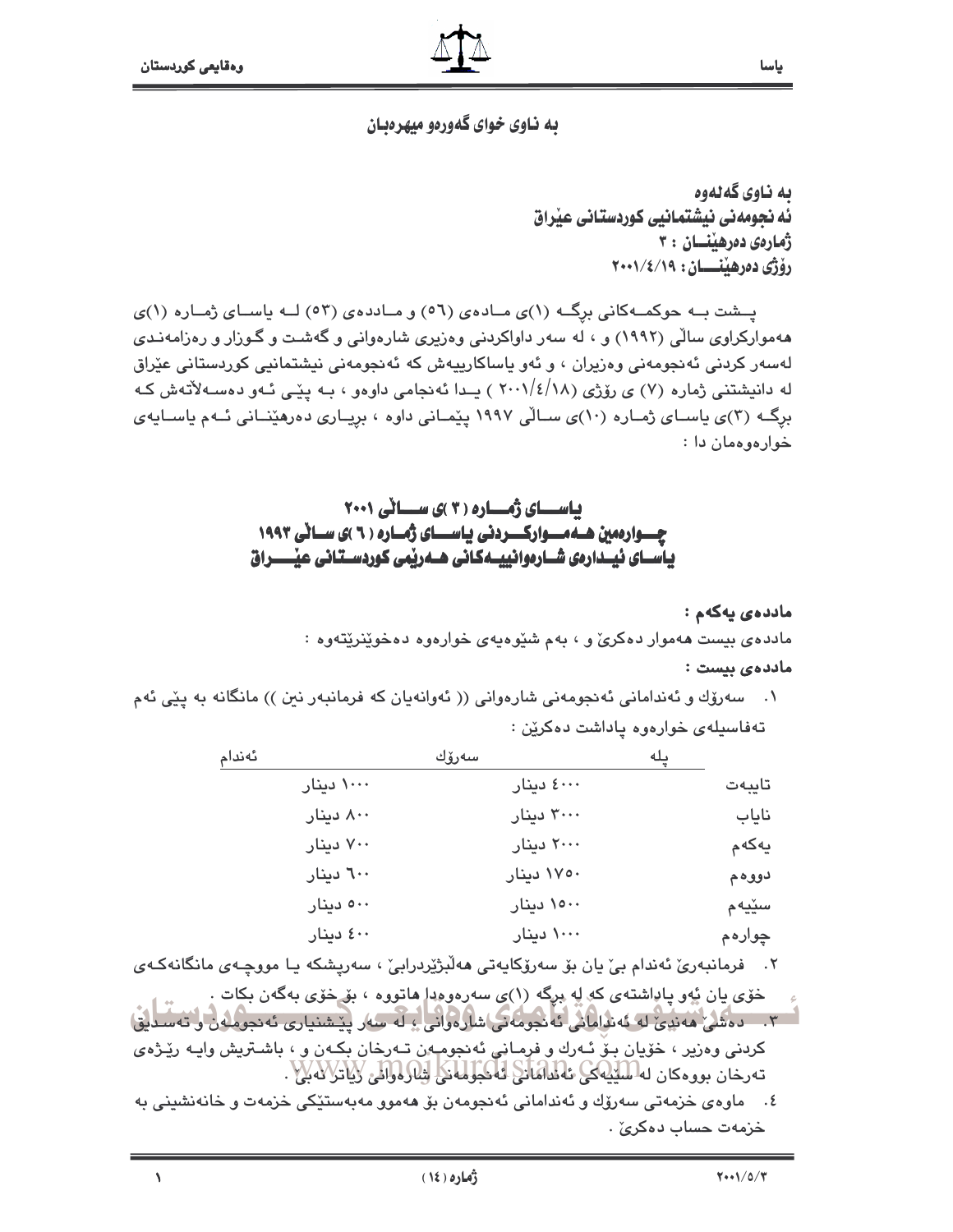ماددەى دووەم :

مادهۍ چل و پهك ههموار دهكرئ و بهم شێوهپهي خوارهوه دهخوێنرێتهوه :

## ماددهى چل و يەك :

نــابيٰ ، بــهبيٰ ئيجـازه وهرگـرتن لــه شــارهوانييهوه هــيـچ بينايــهك دابمــهزريٰ و لهســهر شــارهوانييش پێویســـــته ، که بــۆ دامهزرانــدنی (عیمـاره) پــرس و رای ( پــلان دانــانی پــسپۆری ئاوهدانکردنــهوه ) وهربگرئ .

# ماددەي سێپەم :

- برگهی (۲، ۳) ماددهی چل و دوو ههموار دهکری،و بهم شنیوهیهی خوارهوه دهخوینزیتهوه :
	- ۲. بوجه به پێی رێنماییهکانی وهزارهتی دارایی و ئابووری رێك دهخریٰ .
- ۴. ئەنجومەنى شارەوانى دەبىٚ گفتو گۆ لەسەر بوجەكە بكاو ئيقرارى بكات و ، بەرزى بكاتەوە بۆ وەزىر كە تەسدىقى بكا .

## ماددە*ى* چوارەم :

مادده ی چل و نو ههموار دهکری و به م شیوه یه ی خوارهوه دهخوینریتهوه :

# ماددهى چل و نق :

۰۱ ئەگەر ئەنجومەنى شارەوانى زۆربەي ئەندامانى لە دەست دا ، ئـەوە ، لـەو بـارەدا ئەنجومـەنى وەزيران يێويستە لەسەر يێشنيارى وەزيـر ئەنجومـەنى شـارەوانىيەكە ھەلّۈەشىێنێتەوەو بۆيىشى مەيە ليژنەيەكى رەڧتـەنى پێك بهێنـێ و ئـەرك و ڧرمـانى ئەنجومەنـﻪ شـارەوانييە مەلوەشـاوەكە بخريتە ئەستۆي تا ھەلبژاردنى ئەنجومەنى شارەوانى ئەنجام دەدرى .

ئهم ليژنهپهش ، له حالَّهتي زەرووردا نەبيّ كـه بـه پێشنياري وەزيـر و رەزامەنـديي ئەنجومـەني وەزيرانى لەسەر بىّ ، دەنا لەو مەسرەفە بەردەوامە ئاساييانە لـە بوجـە تەسـدېقكراوەكەدا بـۆى دانراوه ، نابيٌ هيچ برياريٌ بِيِّ ئه نجام داني هيچ مهسهلهيهك بدا كـه لـه سـندووقي شـارهوانييهوه خەرج و مەسرەفى لىّ بكرىّ و لەوەو پێش ئەنجومەن بريارى لەسەر نەدابىّ .

۲. ئەو ناوچەپەي كە بە يێى برگەي پەكەمى ئەم ماددەپە ئەنجومەنى تێدا ھەلّۈەشىێنراوەتەوە ، وهزير پێويسته له ماوهي مانگێکدا که له رۆژي ههڵوهشاندنهوهي ئهنجومـهوه دهسـت پـیّ دهکـا مەلبژاردنى ئەنجومەنێكى تێدا جار بدات جێگاى ئەنجومەنەكەي پێشتر بگرێتەوە ٠ خۆ ئەگەر مات و باقیمـهنی ماوهكـه لـه شـهش مـانگ زیـاتر بـوو ، ئـهوه ، لـهو بـارهدا مـاوهى ئـهمیان دهبێتـه تهواوكه دي ماوهكهي ئهو .

# ماددەى يێنجەم :

هەر دەقىؒ يێڇەوانەي حوكمەكانى ئەم ياسايە بێت ، ناخرێتەكار .

# ماددەي شەشەم :

يٽويسته ئەنجومەنى وەزيران حوكمەكانى ئەم ياسايە بخەنە كار .

وردستان مائسی علاورانسلیٹی دفؤنا صلای 66قابضی کے ئهم ياسايه له رَۆْژى بْلْاوكردنەوەنى لە وەقايعى كوردستاندا ، دەخرىتەكار . www.mojkurdistan.com

> د . رؤژ نسوری شــاوهیـس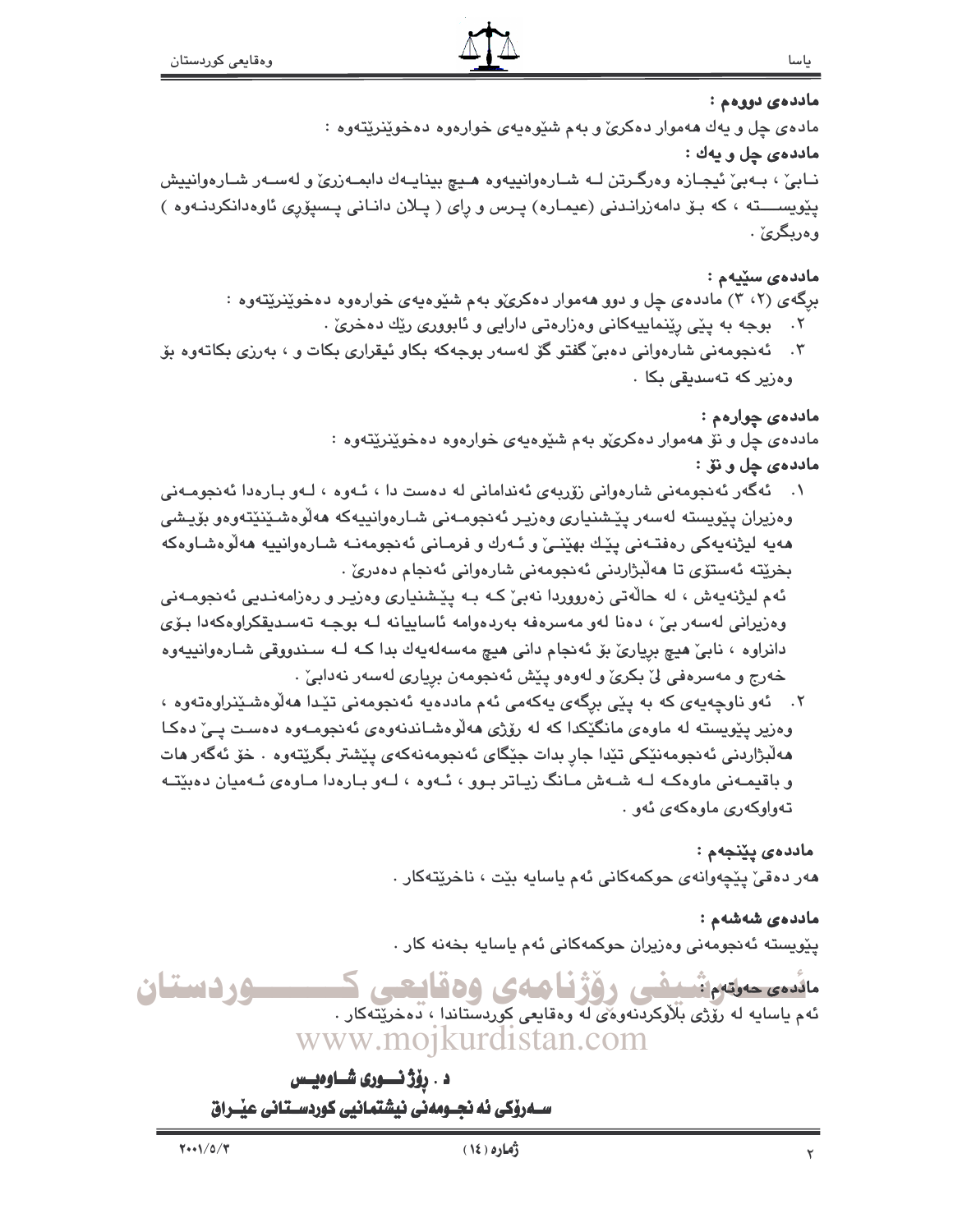# " فسەرمسانى وەزارى "

ئاماژه به فهرمانی ئهنجومهنی وهزیوان / ن (٢١٠) له (١٦/٤/١٠١/) یالیشت به بریاری (۲) له کوبوونهوهی ژماره (۱٥) له (۲۰۰/۳/۲۸) ئه نجومهنی وهزیــران .

- ۰۱ برپاردرا به کردنهوهی ناحیهی (بهحرکه) بنکهی (مرکز) له کۆمهلگای بهحرکه ئهبیّت
- ٢. لهو گوندانهي خوارهوه يێك دێت : بەحركە ، شێخە شەل ، كەلەكان ، تەلوسەك ، قەلە مورتك ، ئاشىۆكان ، گـرد عـارەق ، گـردە چال ، شەوزال ، جێژنیکان ئەبابەکر ، جێژنیکانی نەجم ، جێژنیکانی ئەفەندى ، بلاغ ، قەفەر ، سەركەور ، مەموونديان ، شاخۆلان ، بەرجوشتر ، دارەبەن ، قـەلايخوغان، سىيبىرانى گـەورە ، سێبيرانى گچكە ، قەلأدگە .

فسازل ميسرانى وەزيىسىرى نياوخىسىۋ



# www.mojkurdistan.com

 $\overline{\mathbf{Y}}$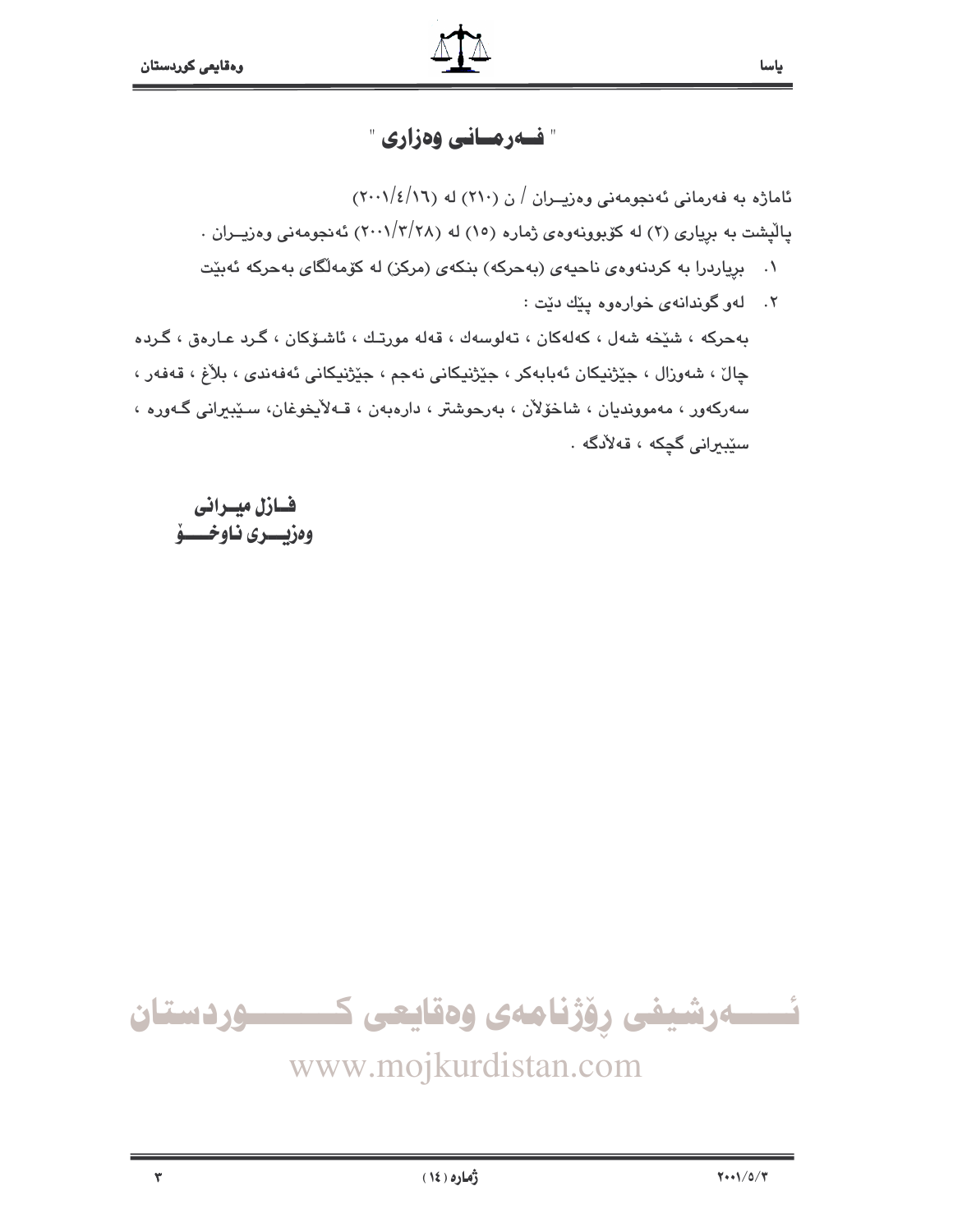#### ياسا

# يسم الله الرحمن الرحيم

بإسم الشعب ألحلس الوطني لكوردستان العراق رفم الأصدار: ٣ تأريخ الأصدار: ١٩/٤/١٩

استنادا الى احكام الفقرة ( ١ ) من المادة ( ٥٦ ) والمادة (٥٣ ) من القانون رقم ( ١ ) لـسنة / ١٩٩٢ المعدل ، وبناءا على ماعرضه وزير البلديات والسياحة ، ووافق عليه مجلس الوزراء ، وما شرعه المجلس الوطني لكوردستان ـ العراق بجلسته المرقمـة ( ٧ ) والمنعقدة بتـاريخ ١٨ / ٤ / ٢٠٠١وللصلاحية المخولة لنـا بموجب الفقـرة ( ٣ ) مـن القـانون رقـم ( ١٠ ) لـسنة / ١٩٩٧ قررنـا اصدار القانون الاتي :



المادة الأولى : تعدل المادة العشرون وتقرأ كالاتي :

## المادة العشرون :

١ـ يكافأ رئيس واعضاء مجلس البلدية من غير الموظفين شهريا حسب التفصيل المبين ادناه:

| العضو      | الرئيس     | الصنف   |
|------------|------------|---------|
| ۱۰۰۰۰دینار | ٤٠٠٠٤دينار | الخاص   |
| ۸۰۰دینار   | ٣٠٠٠٠دينار | الممتاز |
| ۷۰۰دینار   | ٢٠٠٠٠دينار | الاول   |
| ٢٠٠دينار   | ۱۷۵۰دینار  | الثانى  |
| ٥٠٠دينار   | ١٥٠٠دينار  | الثالث  |
| ٤٠٠٠ دينار | ۱۰۰۰دینار  | الرابع  |

٢ ـ للموظف العضـــو او المنتخب للرئاســـة اختيار الراتب الشهرى او المكافاة الواردة في الفقرة (

ئدسورشيفي رؤژنامەي وەقايعى كـــــوردستان ٣ ـ يجوز ان يتَّفرغ بعض اعضَّاء المجلس البِلدى بناءاً على اقتراح من المجلس ومصادقة الوزير لمهام المجلس ويفضل ال WWW .111 [CO151311 .CO11]<br>لمهام المجلس ويفضل ان لاتزيد نسببه المتفرغين على لثلث اعضاء المجلس البلدي

٤ ـ تعتبر خدمة رئيس واعضاء المجلس مجزية لكافة اغراض الخدمة والتقاعد .